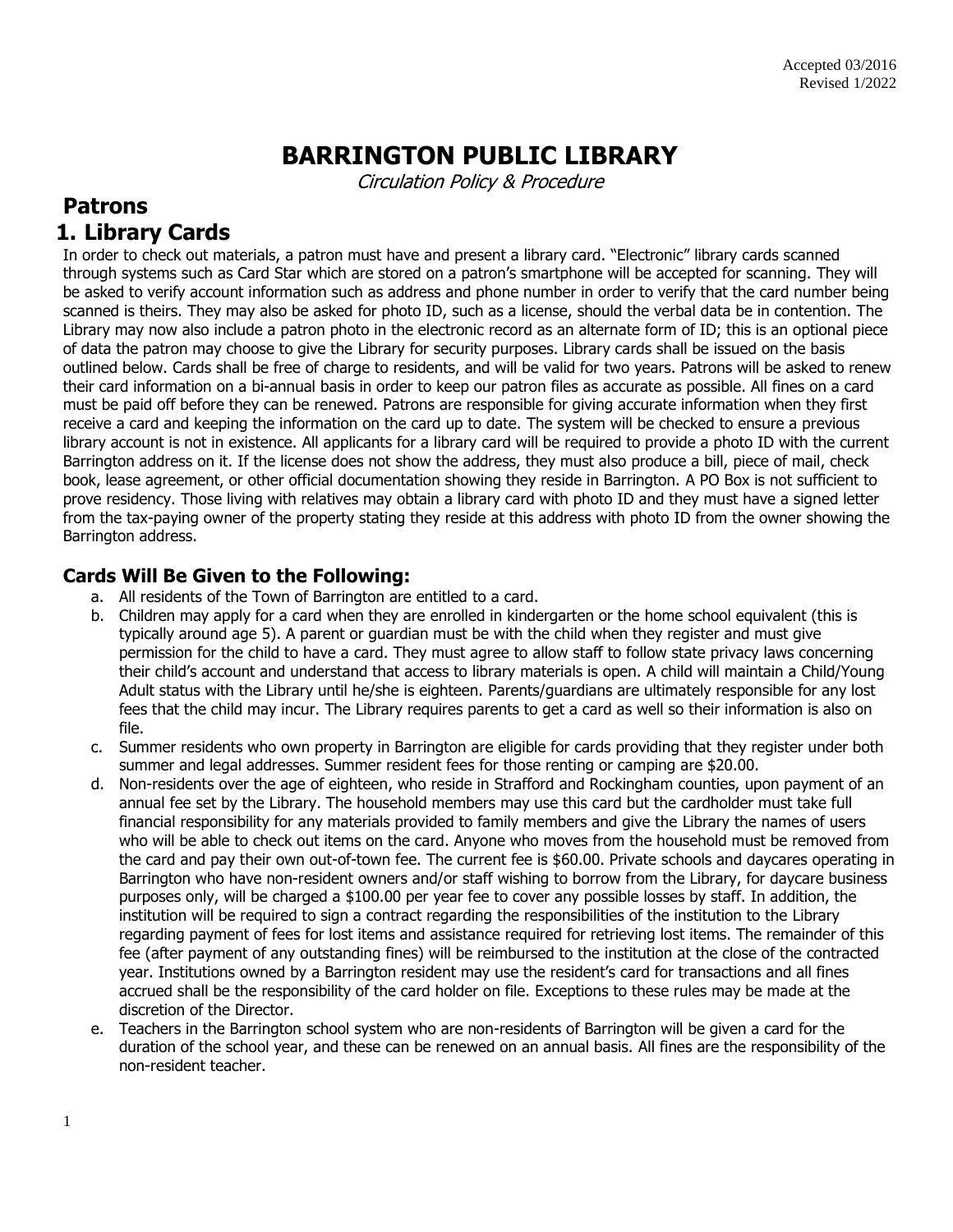- f. Business owners who reside out of town but own property and pay taxes to Barrington may get a card with a current tax bill from the Town as proof. They must provide their home address and the address of their business as well as any contact information required such as phone numbers, email addresses, etc. People who simply work in Barrington, but do not pay taxes to the Town, are not eligible for free cards. Town employees, with proof of employment, and those who rent or lease property for a business in Barrington, may also get a free card. Those businesses renting must provide a copy of the rental agreement.
- g. By state law, all patron registrations must be kept for the current year, plus one year.
- h. Access to all Library materials is provided to all card holders, regardless of age.
- i. No notations will be put on cards restricting access to patrons; all decisions about what items are checked out fall with the cardholder. The selections of children are the responsibility of the parent; the Library will not act in loco parentis.

#### **2. Visitors**

Visitors are welcome to use the facilities and resources of the Library for reading and research purposes as long as they abide by Library policies and conduct themselves in a proper fashion. Visitors may not check out items.

#### **3. Limits**

The Library reserves the right to limit the number of items a patron may have at a given time. Each card holder may check out up to 20 items at one time. More items may be checked out at the discretion of the staff on duty for valid reasons such as homeschooling resources or a parent that checks out all items on one card for the entire family because children under Kindergarten age do not have card privileges.

#### **Format Limits Will Be as Follows:**

- 10 DVDs (no more than 2 with new stickers) per household
- 10 Audio books per household
- 5 Puppets per household
- 10 Magazines per card
- 10 Music CDs per card
- 5 SILC Audio Books per card
- 3 SILC DVDs per card
- 5 CD ROM per card
- 1 Equipment Item per card (May limit E-Readers and tablets to one per household due to limited supply of them). Equipment items will be limited to a maximum checkout of six times per year, non-consecutively within a household. Patrons in households that have not checked out an equipment item previously may be moved to the top of the reserve list by Library staff.
- 2 Creation Kits per household
- 2 Video Games per card (max of 4 per household)

# **4. Circulation Cycles and Renewals:**

Materials circulate for a three-week loan period, except for DVDs which circulates for a one-week loan period. Some large DVD sets circulate for 14 days and are marked as such. Equipment circulates for 2 weeks. Books, magazines, music CDs, and audiobooks may be renewed 2 times after the initial check out if no one is waiting for them. DVDs, video games and Creation Kits may be renewed only once. Equipment and SILC items may not be renewed. Exceptions to the above may be made at the discretion of the Librarian for valid reasons.

Friends of the Library may, as a benefit, request a 4-week loan for the first loan period of any item that normally circulates for 3 weeks. Subsequent renewals will be for 3 weeks only. This does not include 1 week items. This request must be done at the time of check out. This does not apply to books with new stickers on them or SILC items.

Renewals can be requested in-person, online or by phone, with online renewals being the preferred method. Patrons will be made aware of this capability and trained as needed. Phone renewals will be done during the hours the Library is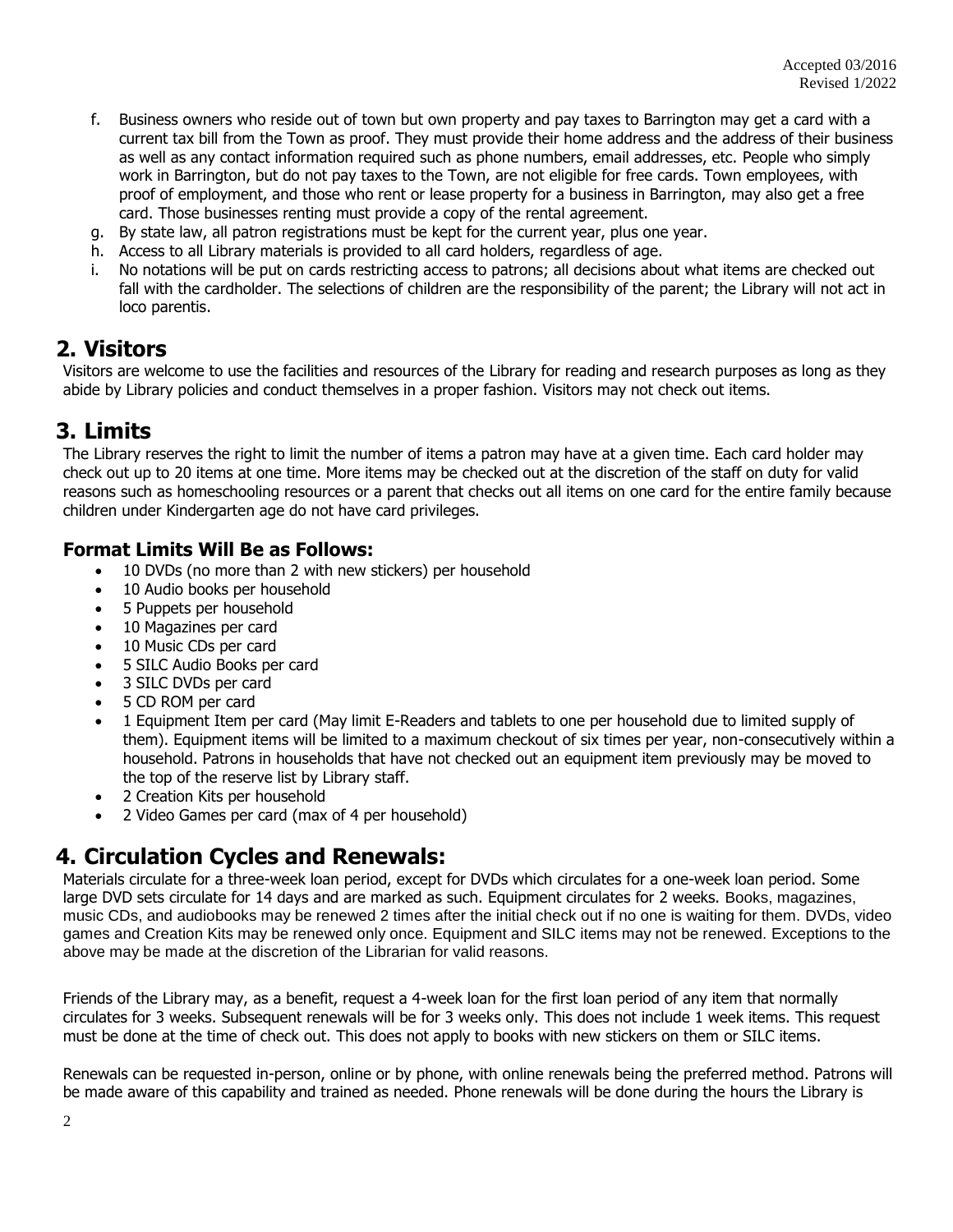open, this way staff can inform patrons of their new due dates, and inform them of any items that cannot be renewed due to other reservations by patrons. We ask patrons not to leave renewal messages on our voicemail. If items are less than 30 days overdue, staff may renew them for the remainder of the renewal period specific to the items. If items are over 30 days' delinquent, staff will inform the patron that the items cannot be renewed.

### **5. Reserving Items**

Items may be reserved by patrons online, at the desk, or via phone. When the reserved item arrives, the circulation system will print a reserve slip. The staff member will email, or call, the patron to inform them of the item being ready. Reserves are held for 2 work days only; after that they are passed onto the next waiting patron or returned to the shelf. If contact was by email, we will do a call as back up and give another 2 days for pick up as long as the item does not have a wait list. If it has a wait list, the item will be passed to the next patron and the patron who failed to pick it up after an email notification will be put at the bottom of the list of reserves. Staff will inform patrons of the number they are on a wait list so they will know about how long of a wait they can expect. The online catalog will tell patrons where they are on the list. Abuse of reserves privileges (failing to pick up reserved items repeatedly) may result in loss of privileges to reserve items. Patrons may elect to receive text messages when items on reserve come in for them.

### **6. Watch Lists**

The Library does not keep reserve lists for items which have not been published yet. Reserves may only be done on items which have been cataloged into our circulation system. Patrons may create a "watch list" in our circulation system which will send them an email notification each time the Library adds a book with certain criteria they have chosen (author, subject, or title). These watch lists can be created online by the patron (preferred method), or, a staff member can assist a patron to add a watch term to their account on one of our public terminals. The patron must be logged into their online account to do this. This does NOT automatically put the item on reserve; it simply lets the patron know the item is now in our collection. They then have to go in and reserve any new items they want. There is also a new items link on our web page patrons may use to view and reserve new/upcoming items. If a patron requests a new item that is not in our catalog; staff will find out if the item is on a current order list so they can inform the patron if we will be getting the item or not. Patrons may elect to receive a text message when a watch list item is cataloged into the system.

# **7. Overdue, Lost, or Damaged Materials**

**202-A:25 Detaining Books. –** Any person who willfully detains any book, newspaper, magazine, manuscript, pamphlet, publication, recording, film, or other property belonging to or in the care of any gallery or museum of any state, public, school, college, or other institutional library, may be given written notice to return it, which shall bear upon its face a copy of this section, mailed by certified mail to such person's last address or delivered by a person designated by the lawful custodian of such property; and if such person shall thereafter willfully and knowingly fail to return such property within 15 days after such notice, the person shall be guilty of a violation.

#### **Overdue Materials Notification**

Patrons will receive two automated notifications from our ILS- the first will be a text and/or email reminder that items are coming due 2 days prior to due date, and the second notification will be sent if items become 2 days overdue. Should item(s) become 7 days overdue, patrons will receive a courtesy phone call notifying them that their materials are past 7 days overdue and the item(s) need to be returned. Patrons and all household members will be blocked from circulation once this phone call has been made. Once items are returned, the patron (and the household) will be unblocked. We ask that patrons give their overdue items directly to a staff member so that the block can be removed from their account immediately.

When items become 15 days overdue, a letter will be mailed to the address on file stating the title of materials that are overdue and any replacement costs associated with the titles. When items become 30 days overdue, the materials will be marked as lost and replacement fees will be assessed to the patron's account. A final bill will be mailed via certified mail and will include a list of all overdue materials with the replacement cost for each item. The bill will also include a \$2.00 processing fee for each item plus any postage fees accrued during the overdue period. The patron will have 15 days from the date of that certified letter to return the items and have the replacement costs for these items forgiven